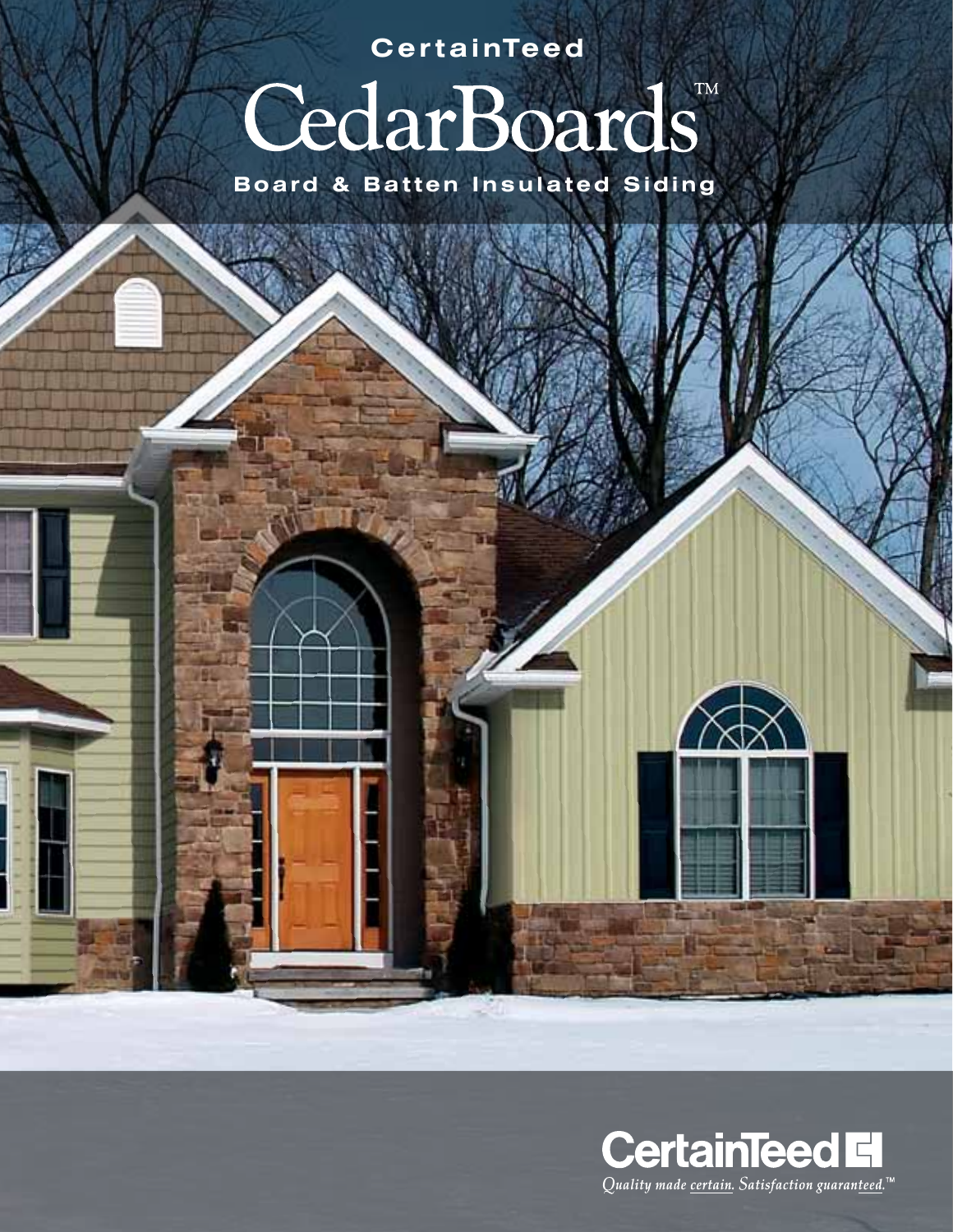**With CedarBoards™ Board & Batten, CertainTeed has combined a popular historic siding with innovative foam insulation technology to provide a classic vertical siding with impressive energy-saving, sound-absorbing and impact-resistance benefits.**

10"

#### Flat Face, 12" Board

CertainTeed's 10" board span with a 2" batten is the industry's widest, and is designed to have a straight, even face with a flat surface for a true cedar board appearance.

#### Premium .052" **Thickness**

Board & Batten panels have a thickness of .052" for outstanding strength and durability.

 $2"$ 

#### Rough Cedar Finish

CertainTeed was the first to utilize a direct transfer system from real cedar boards creating a natural woodgrain texture.

- $\blacklozenge$  Wide 10" board with a 2" batten creates a 12" panel with the widest vinyl board span.
- $\triangle$  Ideal for whole house or accent applications.
- $\blacklozenge$  Flat face board design results in a straight, even surface.
- $\triangleleft$  Straight-edged battens for a sharp, carpentered look.
- $\triangle$  5/8" custom contoured foam provides strength, rigidity and increased R-value.
- $\triangle$  Can increase the overall thermal performance, helping to reduce heating and cooling costs.
- $\triangle$  Helps block sound and exterior noise.
- $\blacklozenge$  Insulation treated with Fire Retardant and Insect Repellent Vapor "breather".
- $\blacklozenge$  Does not promote the growth of mold or mildew.
- ◆ TrueTexture™ rough cedar finish molded from real cedar boards.
- $\triangle$  5/8" batten height for dramatic shadow lines.
- $\triangleleft$  12 low-gloss colors with a wide variety of coordinating trim.
- $\bullet$  .052" premium thickness.
- Virtually maintenance free, never needs painting.
- $\bullet$  Class 1(A) fire rating.

Sharp Batten Edge The straight-edged design of the batten creates a finely crafted, real-wood look.

 $\blacklozenge$  Lifetime limited warranty.

## Cypress Natural Clay Savannah Wicker Sterling Gray Light Maple Desert Tan Heritage Cream Sandstone Beige Snow Colonial White

Granite Gray

Oxford Blue

#### CedarBoards Custom Contoured Foam

CedarBoards 5/8"custom contoured foam backing increases R-value, improving the home's thermal efficiency. It also adds strength and rigidity for a solid look and feel.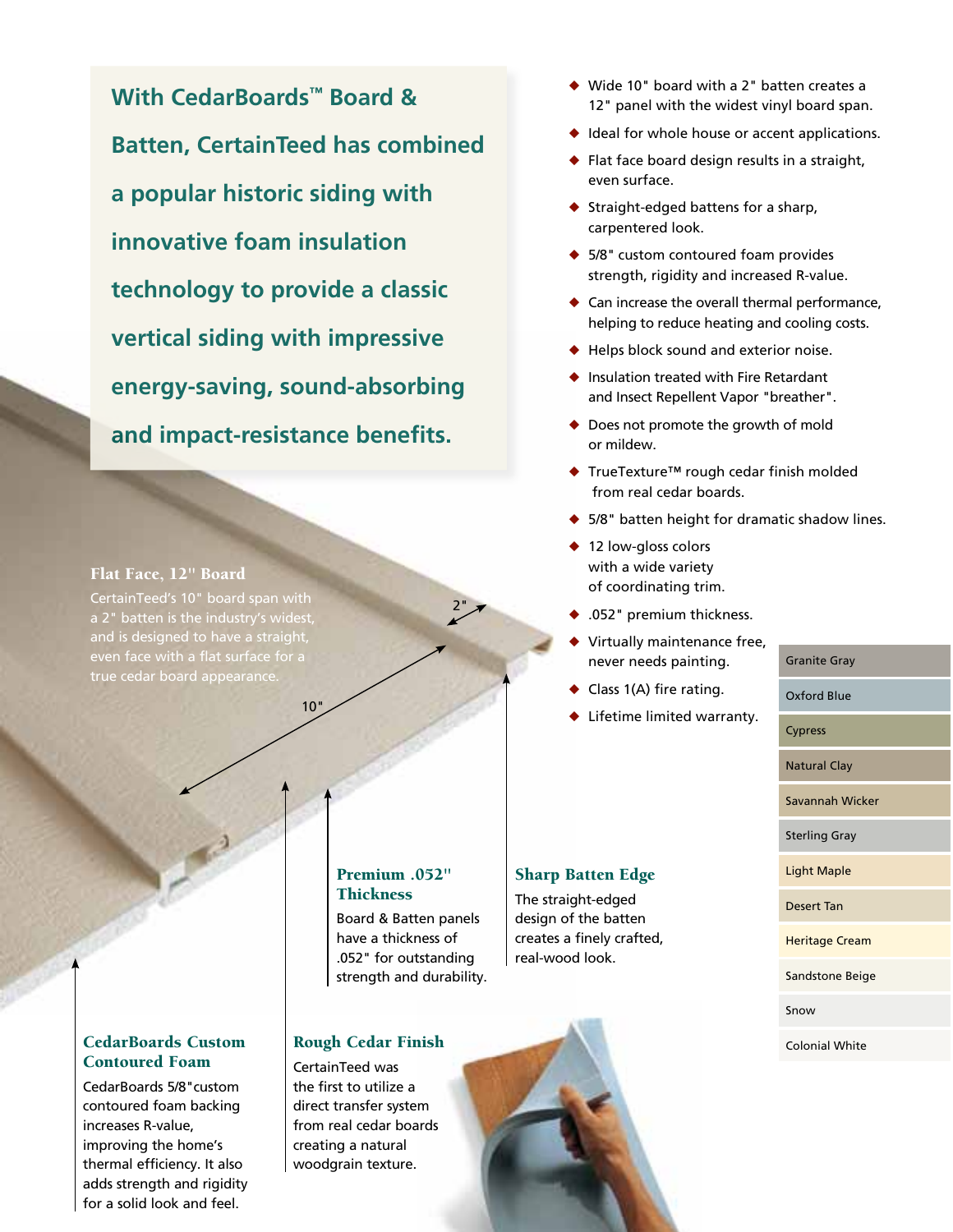#### Family of Insulated Products

In addition to Board & Batten, CertainTeed offers Insulated Siding with CedarBoards Single 7" and Double 6" wide-board profiles and Double 4-1/2" Dutchlap and Double 4" Clapboard. Double 6" and Single 7" also available in CedarBoards™ XL longer length panels for a smoother more continous look with fewer seams.



#### **Accessories**

A full line of accessories specially designed for use with CedarBoards siding.



#### Commitment to Sustainability

CertainTeed respects the environment through the responsible development of sustainable building products and systems. While enjoying the comfort of CedarBoards, you'll also enjoy knowing that you've made a prudent "green" building choice.

- $\blacklozenge$  Uses minimal raw materials and generates zero waste in the manufacturing process.
- Reduces the use of natural resources such as cedar and other woods.
- $\blacklozenge$  Prevents toxins from entering the environment because it never needs painting or caulking.
- $\blacklozenge$  Helps meet the stringent requirements of LEED and NAHB Green Building Standards.
- $\blacktriangleright$  The insulating foam backing contributes to energy conservation.
- $\bullet$  Contains no phthlates or heavy metals.
- ◆ Double 6" Clapboard -60% recycled content
- $\blacklozenge$  NAHB green approved product
- **Green Circle Certified**







**PARTNER OF THE YEAR**